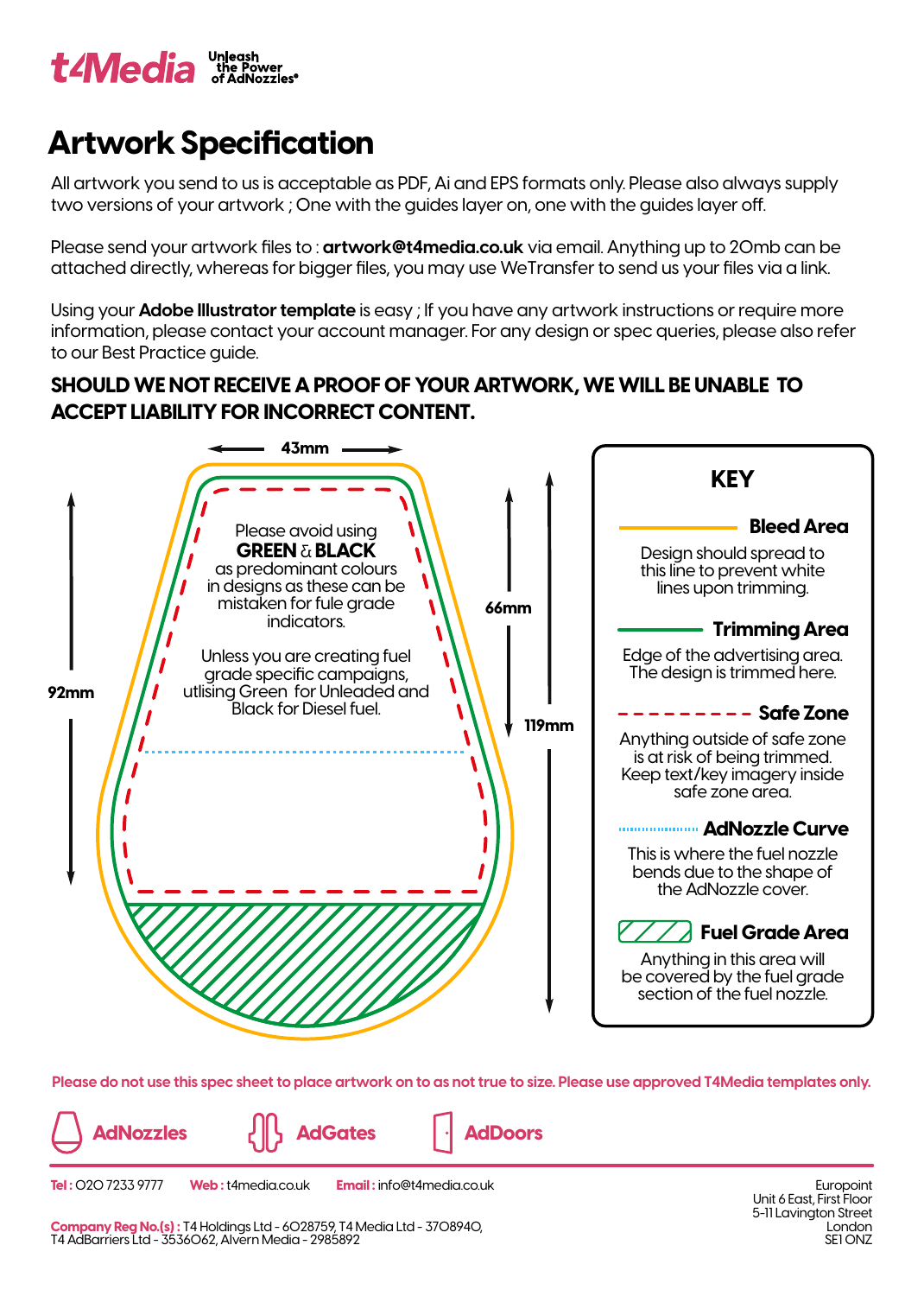# **FAQ's for AdNozzle Specs**

### **What is bleed, and what is the relevance to the trimming line on the nozzle?**

The solid Green line on the guide, determines where your nozzle is cut to shape. During this process there can be movement and can in some cases cut outside of the trim area, so it's important that your pictures fall outside of the solid green line so that you don't get left with a white edge.

We would always recommend extending your coloured areas that go upto the edge of the orange bleed line to extend 3mm over the green line area, this way you will be assured that you don't get white edges.

## **Why do I have to outline fonts?**

A font when loaded on your computer has all the glyphs that make up the whole typeface and all of the component signs and symbols, however, when sending working files or editable PDF's, if the recipient doesn't own the correct font files, the computer is unable to find the font and reverts to a default one.

Outlining fonts allows the typeface to be converted into shapes rather than editable text, allowing it to keep its style without sending or embedding the fonts themselves.

#### **What about spot colours & RGB colour spaces?**

No RGB images or colours, please. RGB colours are used on a digital display – not for printing. Any RGB image will get converted to CYMK during printing and may cause a colour shift or 'dulling' that you're not expecting.

The same applies here for spot colours (Pantone Colours), as, for the same reason, your artwork is printed in CMYK and there could be an unexpected colour shift.



#### **Tel :** 020 7233 9777 **Web :** t4media.co.uk **Email :** info@t4media.co.uk

**Company Reg No.(s) :** T4 Holdings Ltd - 6028759, T4 Media Ltd - 3708940, T4 AdBarriers Ltd - 3536062, Alvern Media - 2985892

#### **Why do my images need to be high resolution or high DPI?**

When exporting your artwork, it's important to check to see that your images or rasterised elements (comprised of pixels) are at least 300dpi. Anything lower, and your artworks imagery could be lower-res and potentially compromised.

If you started with a 300dpi image and it's now lower, it's most likely because you have enlarged the picture in your design software.

### **More information on PDFs**

PDFs come in various versions, from v1.3 (flattened) to v1.8 (layered). Most Desktop Publishing software will allow you to choose which version you save your pdf as. We would always recommend using the highest possible version (currently v1.8) as these are layered files and produce a better print image with less potential problems than 1.3 versions.

However, there might be times when a flattened pdf is the only way to make your pdf, in which case we will use that version (Please note: we might not be able to do minor amends if needed to a PDF made as v1.3). Acrobat Professional comes with the ability to FlightCheck your files. We would normally do Flightchecks as a matter of course, but it would be better to sort out potential problems before we get the files to avoid any delays in the printing process.

> **Europoint** Unit 6 East, First Floor 5-11 Lavington Street London SF1 ON<sub>7</sub>